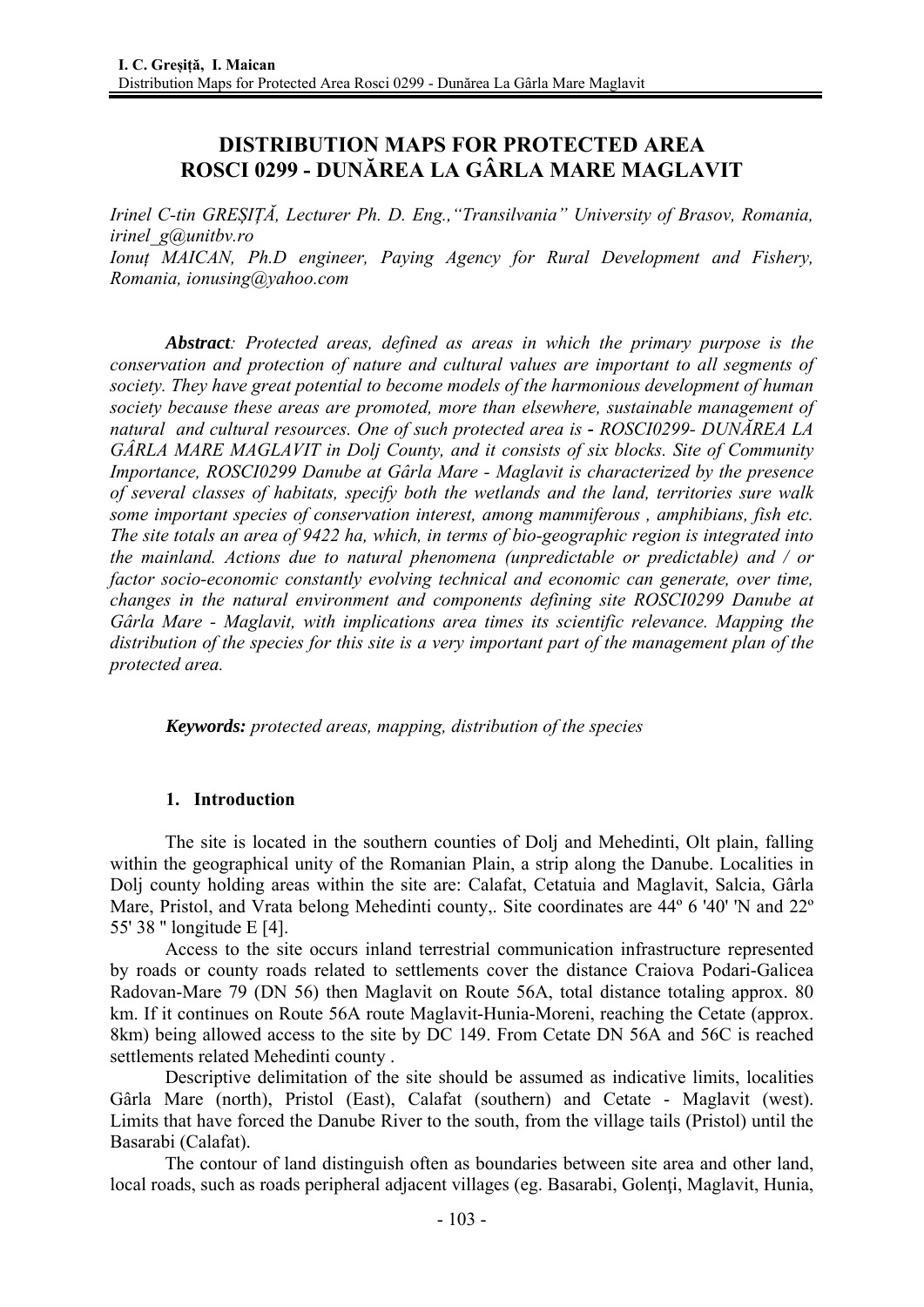Moreni, Vrata, Gârla Mare, Cozia) or other roads of agricultural interest. Site surface has a length of approx. 36 km while the maximum width varies between 5 and 9 km, minimum is about 1 km. As a result, the site has an irregular outline, sinuous, encompassing a varied biotope offering different living conditions conducive various animal and plant species.

### **2. Description of protected area**

Site of Community Importance, ROSCI0299 Danube at Gârla Mare - Maglavit is characterized by the presence of several classes of habitats, specify both the wetlands and the land, territories sure walk some important species of conservation interest, among mammals, amphibians, fish etc. Importance of the site is all the greater when there are many sites designated for conservation of species listed in Annex II to Directive 92/43 / EEC: *Spermophilus citellus*, *Lutra lutra*, *Emys orbicularis* or *Triturus dobrogicus*. Along with these species and site conservation interest for *Bombina bombina*, *Gobio albipinnatus*, *Gobio kessleri* or *Rhodeus sericeus amarus*.

The site totals an area of 9422 ha, which, in terms of bio-geographic region is integrated into the mainland. It has the coordinates 44º6'40 '' north latitude and 22º55'38 '' east longitude. Surface of (9422 ha), is distributed 57% in Mehedinti county and 43% in Dolj County in the Region IV South - West Oltenia.

Danube at Gârla Mare - Maglavit was proposed as a Site of Community Importance (SCI) in 2011, based on the Order of the Minister of Environment and Sustainable Development No: 1964/2007 regarding the creation of the protected area of sites of importance Community, as part of the European ecological network Natura 2000 in Romania, approved with amendments and completions by Ministry of environment and forests No: 2387/2011.

As a site of Community importance, it is intended to: - contribute significantly to the maintenance or restoration of habitat in Annex 2 or a species in Annex 3 of the Ordinance of the Government No: 57/2007 on the regime of protected areas, natural habitats, wild flora and fauna, approved with amendments and additions by Law 49/2011 as amended, the conservation status;

- ensure the coherence of Natura 2000;

- ensure maintenance of biological diversity biogeographic in that region.

These goals are part of the broader objectives of Natura 2000, covering: - halting biodiversity decline by long-term conservation of valuable habitats and species of Community interest;

- protecting biodiversity of Europe;

- promote beneficial economic activities

 Legal regulations have ensured that status a total of 273 sites, which corresponds to 13.21% of the country. Add to this Sites of Special Protection, numbering 108, accounting for 11.89% of Romania.

#### **Geology**

 Oltenia Plain basis, the fall and this territory is Moesica platform. In tectonically, the area is characterized by stability imposed. From the information available it can be said that the base platform has Hercynic origin, while sediments superior Carpathian origin. They date from the Pleistocene while Mesozoic and meadows dates from Holocene. The layers formed between the Jurassic and Cretaceous oil deposits are invested. Layer of loess totaling a maximum thickness of 40 m, particularly in the plains tabulated [1].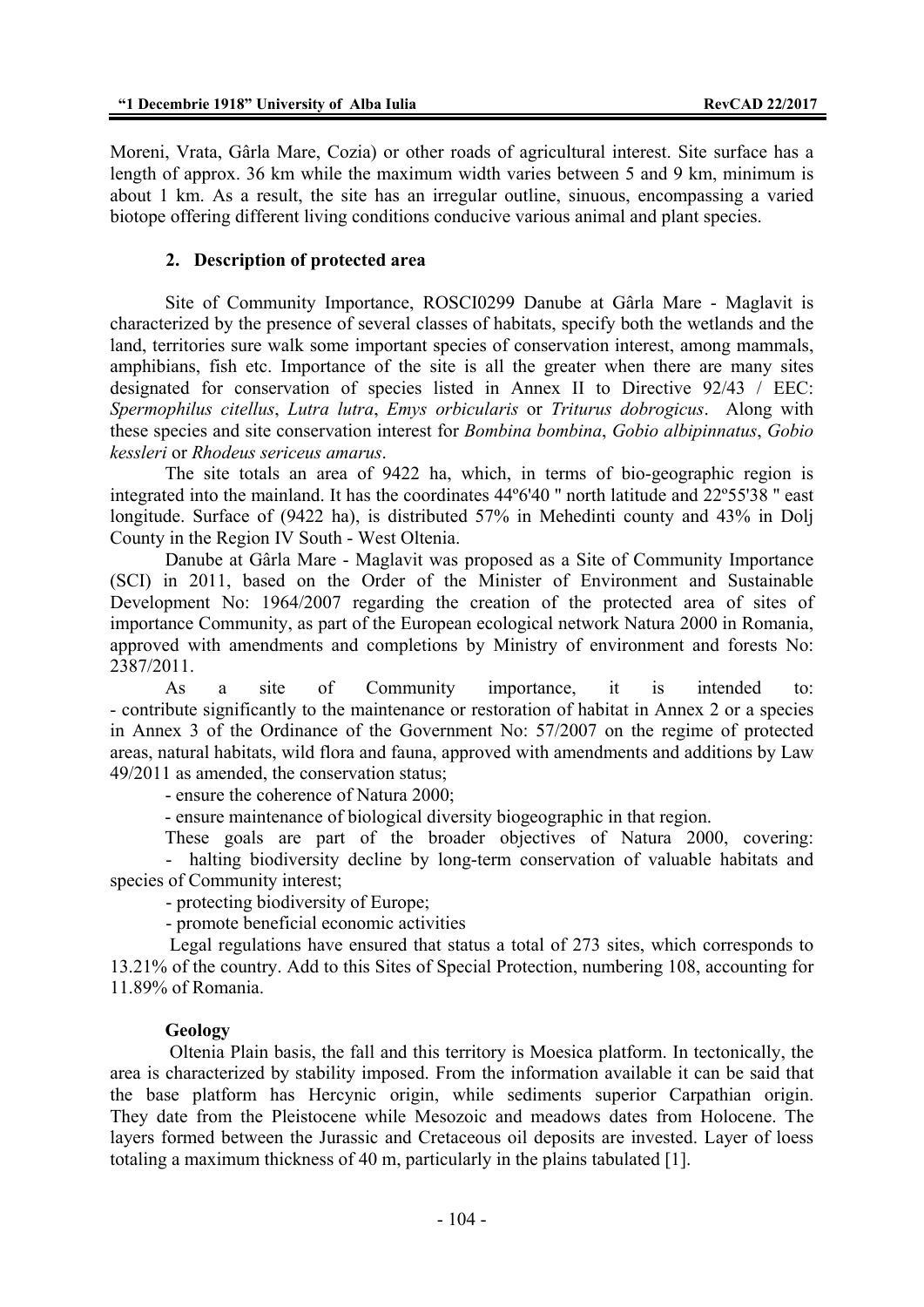# **Geomorphology**

Relief relatively plan, specific Danube Plain and Plain Oltenia. The average altitude is 36 m; The minimum spacing of between 17 m and maximum of 71 - 75m. For example, the Gârla Mare height is 61 m (Boengiu S., Pleniceanu V., 2003), Cetate, Maglavit 53 m and 75m. Dolj county adjacent areas predominate Danube meadow and terraces plus formations of sand (dunes).

# **Hydrology**

The territory belongs to the basin Jiu. The site is at the lower basin, bounded as follows:

-Northern mountains Surian, Parang, Retezat, Cerna;

-West Hills and platforms high up near the village of Sarbatoarea;

-East, a narrow ridge that separates him from most of the Olt River, up near Craiova, then continue on the line localities Leu, Ghizdăveşti, Bechet.

-To the south, the Danube River.

 The site is crossed by Drancea River, a tributary of the Danube that flows from Getic Piedmont, has a length of 73 km and an annual average flow of 0.45 m3 / s. Site works are carried out on the territory of regularization Drâncea in the zone where the Danube embankment works on a single shore. Surface waters are the lakes and ponds as Fântâna Banului, Balta Mare, Salcia, Hunia, Maglavit, Golenți formed on the left bed of the Danube river [2].

# **Climate**

Across the site meets a specific climate regime Oltenia Plain, falling into the type of temperate continental climate with little nuances Mediterranean, with hot summers and long, mild winters, short springs, long autumns and dry. The average annual temperature is 11,5C, the hottest month being July with 23,4C multiannual average temperature and the coldest month is January with an average temperature multiannual 1,5C. Average annual rainfall is 500 mm with a maximum uniformly distributed in 58.5 mm and 28.5 mm minimum in July. The wind highlights the frequent winds in the west, southwest and northwest, which represents 38.9% of total days of the year.

# **3. Results – map of distribution**

For mapping the distribution of site management plan's were performed field measurements using GPS technology complemented mainly in areas covered with forests with total station. Also they were used cadastral maps 1: 10000, and the latest available aerial images.

In the first stage was made a administrative map (Fig.1) which were highlighted villages, main access roads, hydrography and land use categories.

After conducted field trips with biologists specialists in identifying areas of distribution of various species distribution maps were drawn. We present below only three of them (Fig. 2,3,4).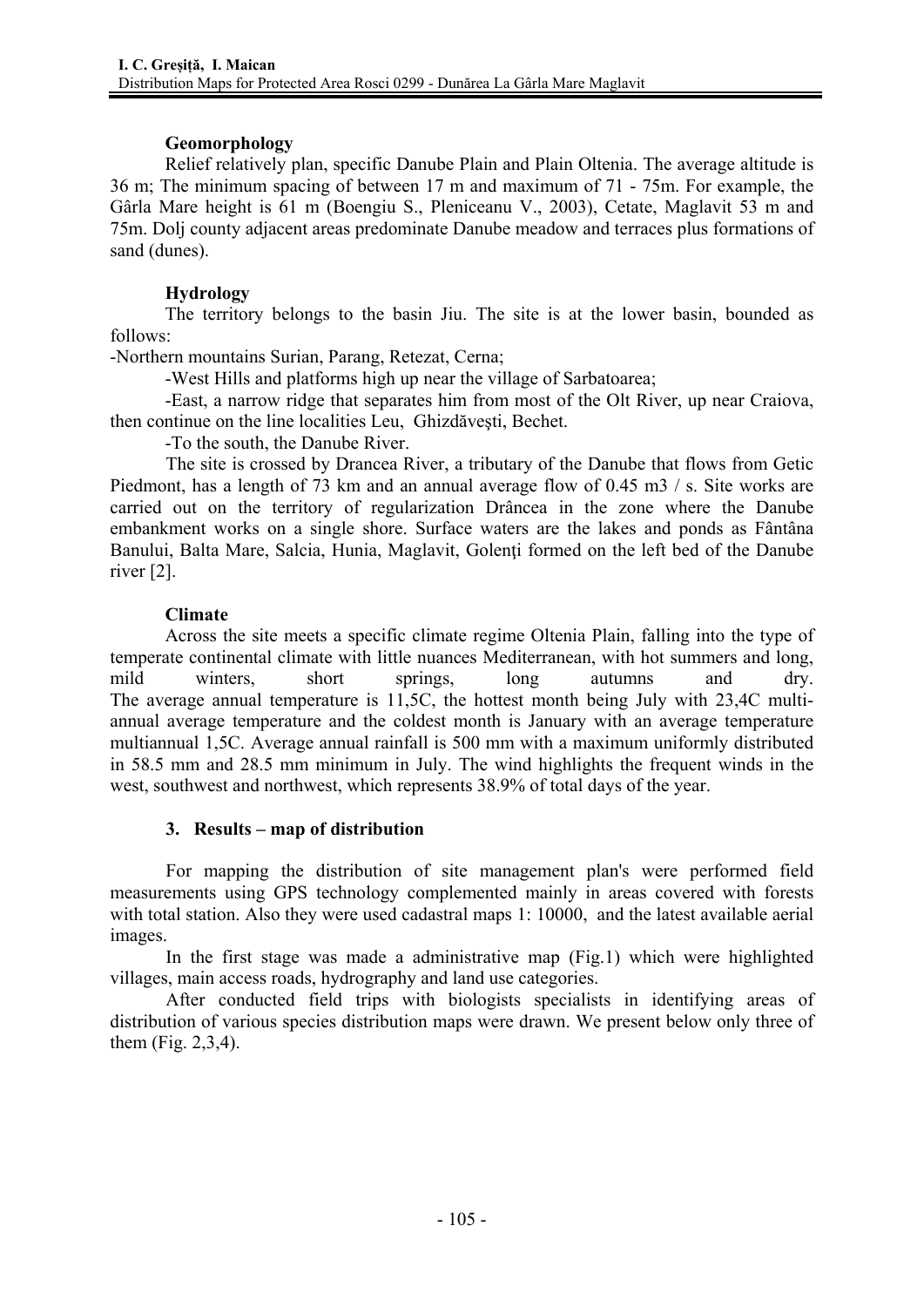

Fig. 1. Administrative map of ROSCI0299



Fig. 2. Distribution map for *92A0* areal in ROSCI0299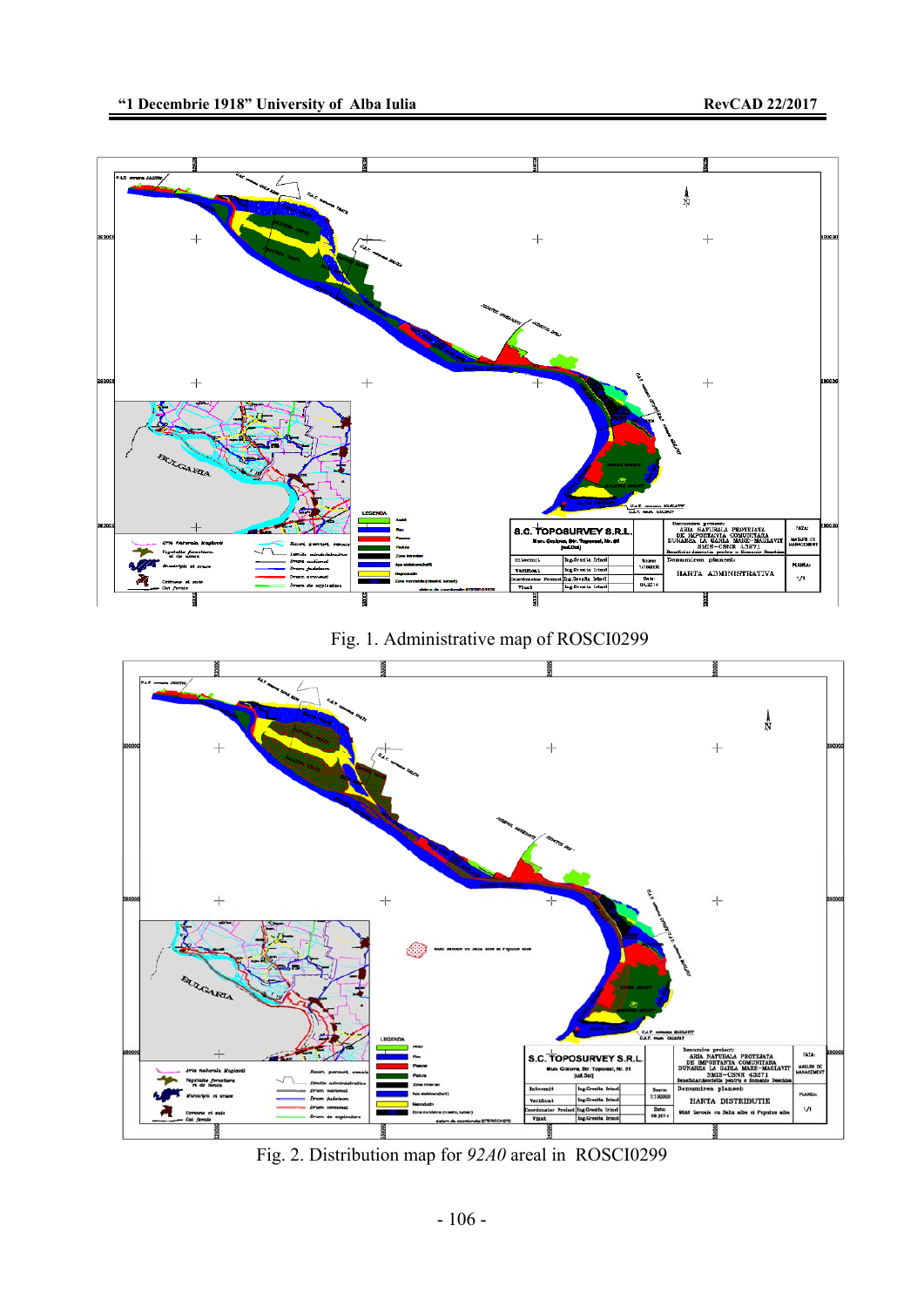

Fig. 3. Distribution map for "*Lutra Lutra*" species in ROSCI0299



Fig. 4. Distribution map for "*Spermophilus citellus*" species in ROSCI0299